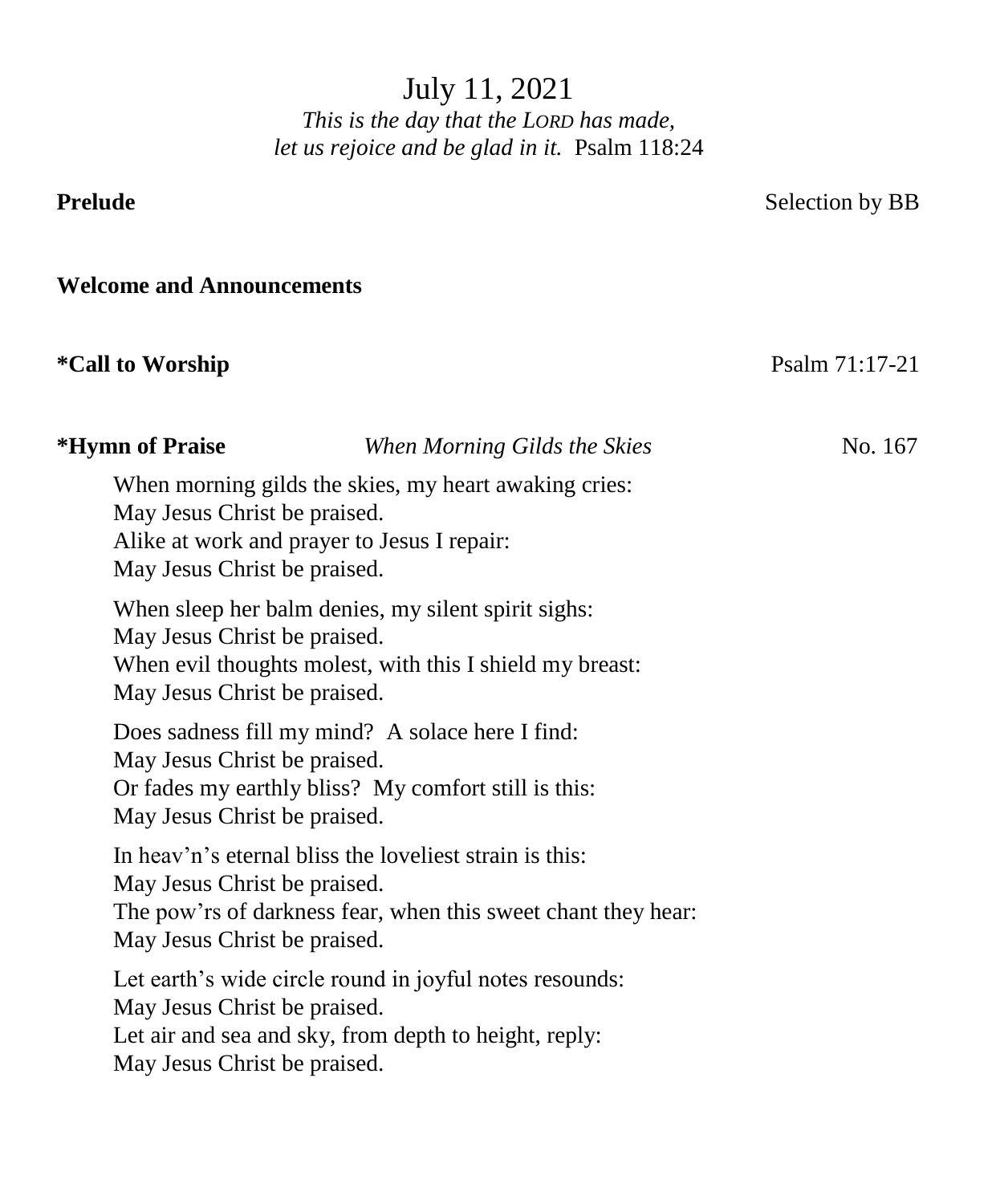Be this, while life is mine, my canticle divine: May Jesus Christ be praised. Be this th'eternal song, through all the ages on: May Jesus Christ be praised.

Hymns from *Trinity Hymnal* used by permission of Great Commission Publications.

### **\*Prayer of Invocation**

#### **Scripture Reading** Genesis 41:25-36

### **Prayer of Confession**

Gracious Heavenly Father, we confess that you are God, and we are not. In countless ways this week our thoughts, words, and actions leave us guilty of usurping your sovereignty in our lives and the lives of others. We confess that we have been too self-reliant, too hard hearted in our repentance, and too prone to self-justifying our sin. Father, please forgive us of these and other sins that we have committed against you this week, and continue to be merciful towards us that we might change. Give us what we need to become more like your son, Jesus Christ, and give us what we need to be salt and light for our families, for our church, and for the world. We ask it in Jesus' name, Amen.

#### Assurance of Pardoning Grace **Particle 12.1-3** Psalm 71:1-3

**ESV** 

<sup>1</sup> In you, O LORD, do I take refuge; let me never be put to shame!  $2^2$  In your righteousness deliver me and rescue me: incline your ear to me, and save me!  $3$  Be to me a rock of refuge, to which I may continually come; you have given the command to save me, for you are my rock and my fortress.

| <b>Hymn of Thanksgiving</b> | There is a Fountain Filled with Blood | No. 253 |
|-----------------------------|---------------------------------------|---------|
|                             |                                       |         |

There is a fountain filled with blood, drawn from Immanuel's veins; and sinners, plunged beneath that flood, lose all their guilty stains: lose all their guilty stains, lose all their guilty stains; and sinners, plunged beneath that flood, lose all their guilty stains.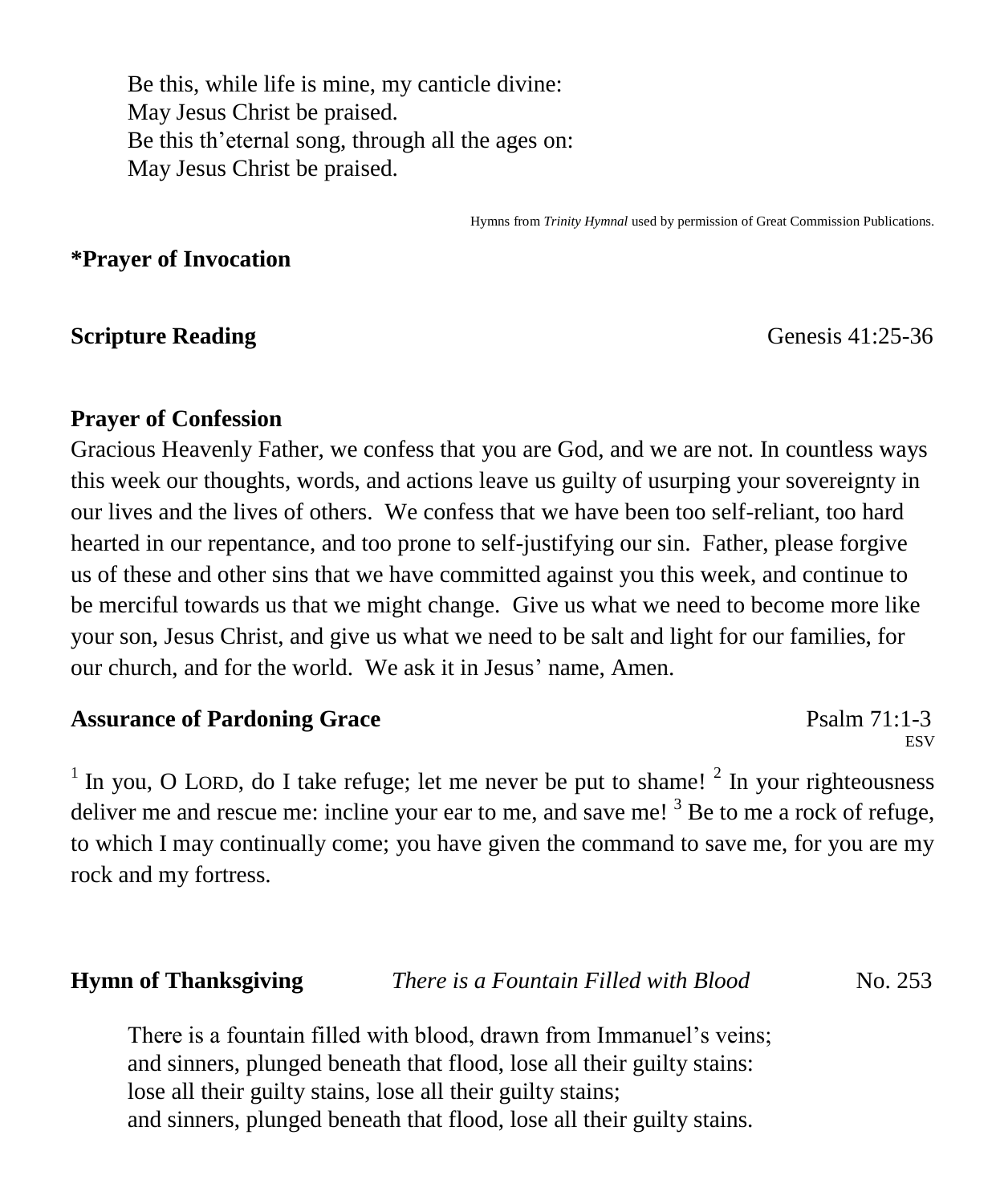The dying thief rejoiced to see that fountain in his day; and there have I, as vile as he, washed all my sins away: washed all my sins away, washed all my sins away; and there have I, as vile as he, washed all my sins away.

E'er since by faith I saw the stream Your flowing wounds supply, redeeming love has been my theme, and shall be 'til I die: and shall be till I die, and shall be till I die; redeeming love has been my theme, and shall be 'til I die.

Then in a nobler, sweeter song I'll sing Your pow'r to save, when this poor lisping, stamm'ring tongue lies silent in the grave: lies silent in the grave, lies silent in the grave; when this poor lisping, stamm'ring tongue lies silent in the grave.

Dear dying Lamb, Your precious blood shall never lose its pow'r, till all the ransomed church of God be saved to sin no more: be saved to sin no more, be saved to sin no more; till all the ransomed church of God be saved to sin no more.

Hymns from *Trinity Hymnal* used by permission of Great Commission Publications.

# **WSC 39-41**

# Q. 39 **What is the duty which God requireth of man?**

A. The duty which God requireth of man is obedience to his revealed will.

# Q. 40 **What did God at first reveal to man for the rule of his obedience?**

A. The rule which God at first revealed to man for his obedience was the moral law.

# Q. 41 **Where is the moral law summarily comprehended?**

A. The moral law is summarily comprehended in the Ten Commandments.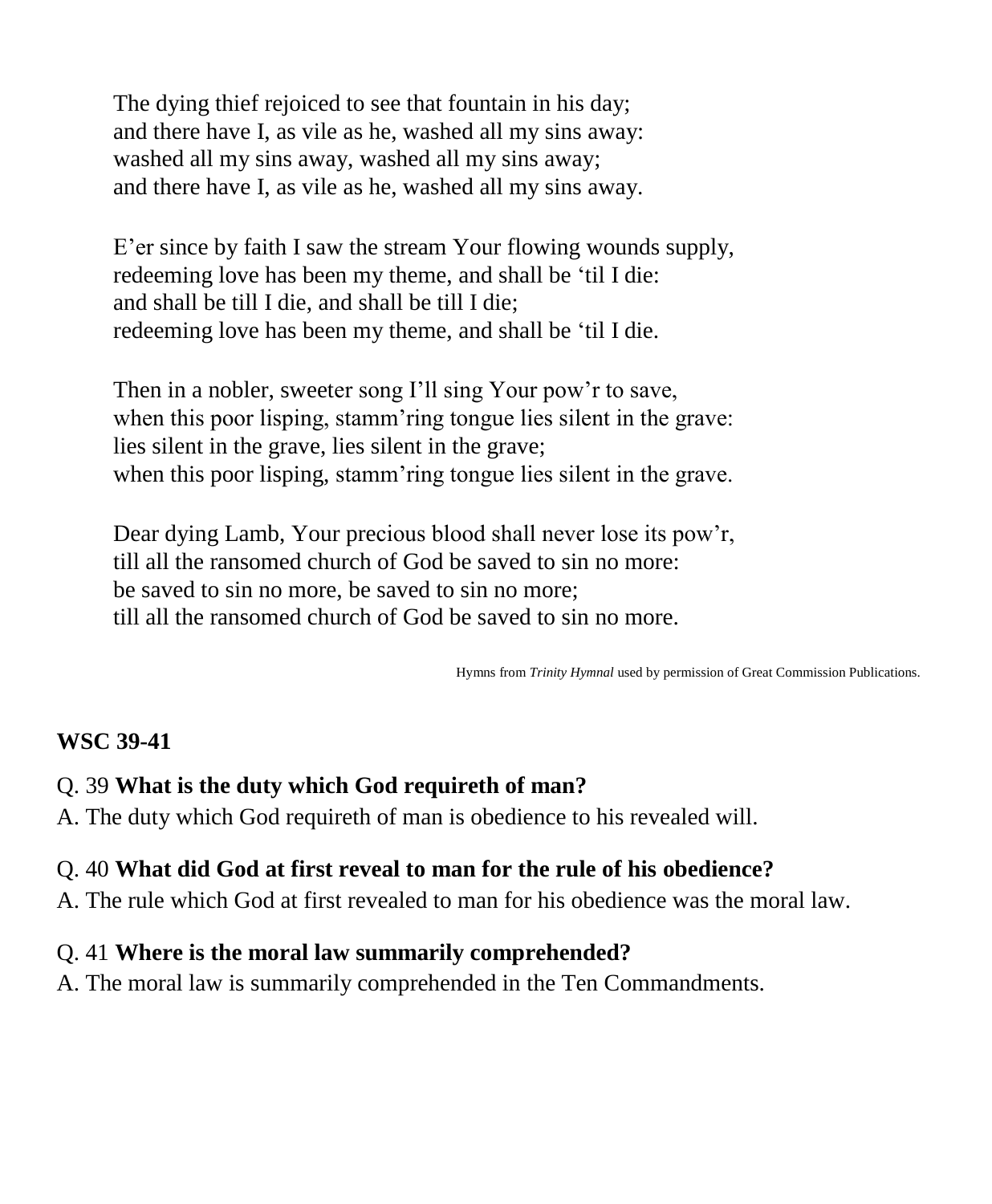#### **Prayer of Intercession**

#### \***Doxology** No. 731

 Praise God, from Whom all blessings flow; Praise Him, all creatures here below; Praise Him above, ye heav'nly host; Praise Father, Son, and Holy Ghost. Amen.

Hymns from *Trinity Hymnal* used by permission of Great Commission Publications.

| *Hymn of Preparation | What Wondrous Love Is This | No. 261 |
|----------------------|----------------------------|---------|
|----------------------|----------------------------|---------|

What wondrous love is this, O my soul, O my soul, what wondrous love is this, O my soul! What wondrous love is this that caused the Lord of bliss to bear the dreadful curse for my soul, for my soul, to bear the dreadful curse for my soul!

To God and to the Lamb, I will sing, I will sing, to God and to the Lamb, I will sing; to God and to the Lamb, who is the great I AM, while millions join the theme, I will sing, I will sing, while millions join the theme, I will sing!

And when from death I'm free, I'll sing on, I'll sing on, and when from death I'm free, I'll sing on; and when from death I'm free, I'll sing and joyful be, and through eternity I'll sing on, I'll sing on, and through eternity I'll sing on!

### **Offering** Selection by BB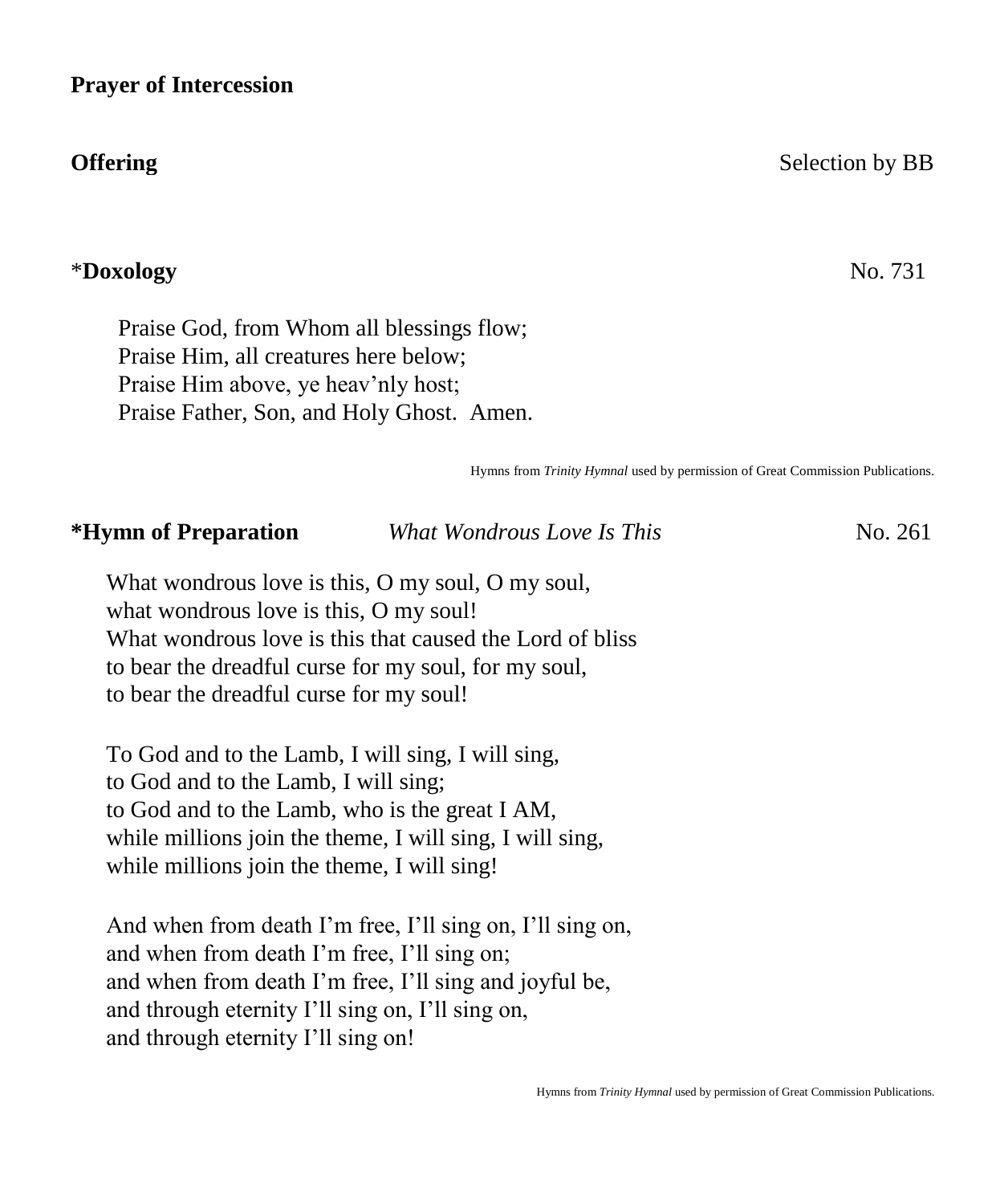- 1. Sinners Sin
	- a. The younger son's chief desire was not to just get away from his father, but he wished his father was  $\qquad \qquad$ .
	- b. Sin always promises what?…
		- Prosperity (vv. 12, 29-31)
		- Pleasure (vv. 13a, 29)
		- Peace (v. 13b)
	- c. Sin always delivers what?…
- Pain (v. 14)
- Shame (v. 16)
- Death (v. 15)

2. Jesus Redeems

"The moment we think we deserve mercy a little alarm bell should go off in our head because we are not talking about mercy anymore but justice." - R.C. Sproul

- a. Grace is the opposite of justice…
- b. God's calling almost always uses brokenness (v. 17)
- c. Repentance is essential for everyone (vv. 18-19)

Westminster Confession of Faith 15.5, "Men ought not to content themselves with a general repentance, but it is every man's duty to endeavor to repent of his particular sins particularly."

- 3. Shame Dies
	- a. What do the following gifts represent?
		- i. Embrace and kiss (v. 22b)
		- ii. Robe
		- iii. Ring
		- iv. Shoes
		- v. Fattened calf
	- b. The fate of the second prodigal son…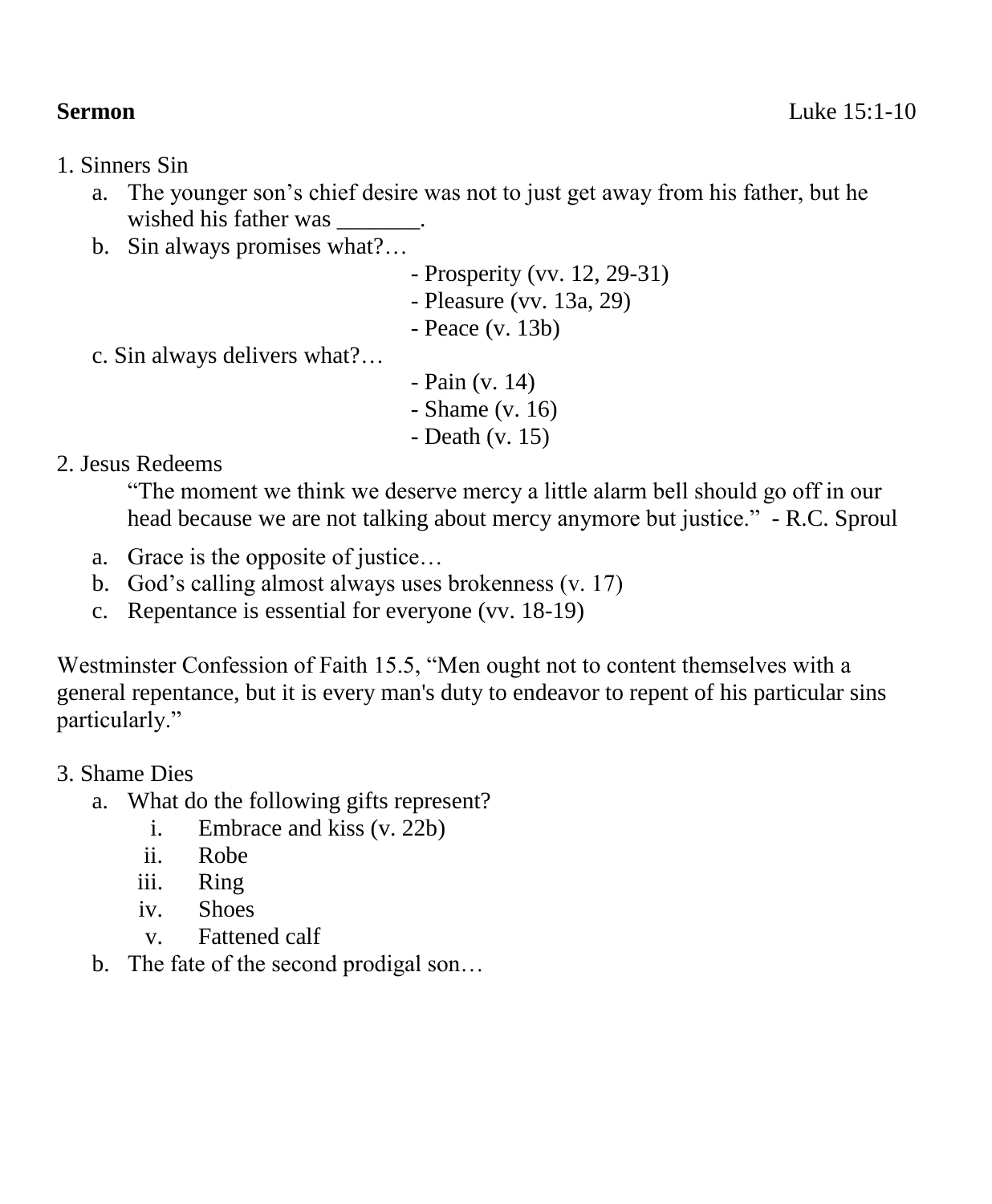Questions:

- 1. How bad is your sin, right now? On a scale of 1-10, 10 being the worst, how would you rate your sin? Why?
- 2. What makes sin so bad or not so bad? What are some sins in your life that you need to deal with? How do you begin to put those to death?
- 3. What is faith? Read Hebrews 11:1. What is repentance? Read 2 Chronicles 7:14. What is new obedience? Read John 14:23-24.
- 4. Shame is a very powerful force

# **The Lord's Supper**

*Sursum Corda* Leader: Lift up your hearts! **People: We lift them up to the Lord!** 

Music: Selections from the Hymnal

Hymns from *Trinity Hymnal* used by permission of Great Commission Publications.

### **\*Hymn of Response** *Amazing Grace!* No. 460

Amazing grace! How sweet the sound, that saved a wretch like me! I once was lost, but now am found, was blind, but now I see.

'Twas grace that taught my heart to fear, and grace my fears relieved; how precious did that grace appear the hour I first believed!

Thro' many dangers, toils, and snares, I have already come; 'tis grace has brought me safe thus far, and grace will lead me home.

The Lord has promised good to me, His Word my hope secures; He will my shield and portion be, as long as life endures.

And when this flesh and heart shall fail, and mortal life shall cease, I shall possess within the veil a life of joy and peace.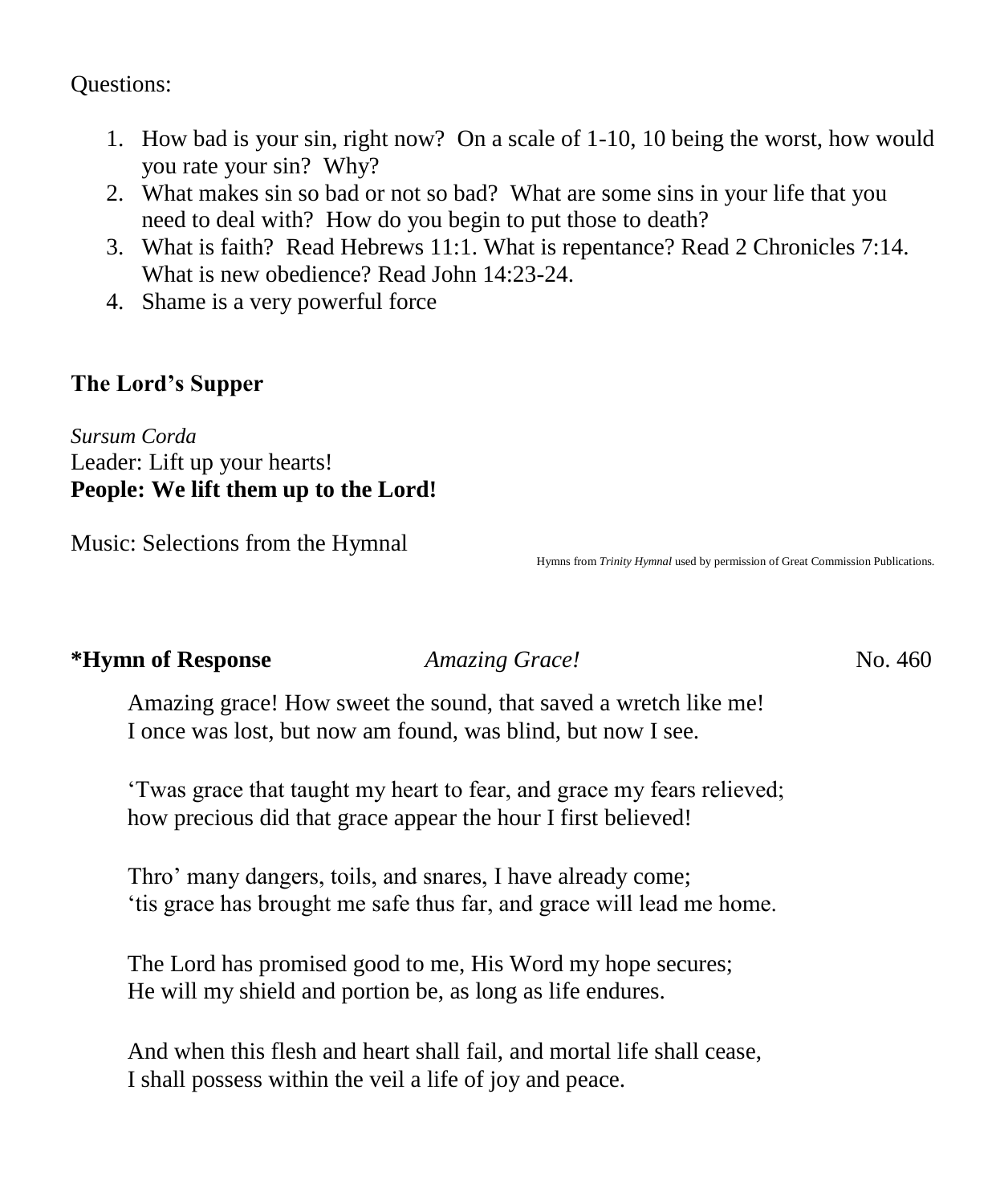When we've been there ten thousand years, bright shining as the sun, we've no less days to sing God's praise than when we've first begun.

Hymns from Trinity Hymnal used by permission of Great Commission Publications.

#### **\*Benediction**

## **\*Gloria Patri** No. 735

 Glory be to the Father, and to the Son, and to the Holy Ghost; as it was in the beginning, is now and ever shall be, world without end. Amen, amen.

Hymns from *Trinity Hymnal* used by permission of Great Commission Publications.

**\*Postlude** *Selection by BB*

**\* Congregation:** Please stand as able.

**Piano** Bill Burger **Intercessory Prayer** Bruce Hrivnak

**\* \* \* \* \* \* \* \***

# **Weekly Calendar**

| <b>DATE</b><br><b>SUN 7/11</b> | TIME<br>10:30 AM | <b>EVENT</b><br><b>Worship Service - LORD'S Supper</b><br>(available on YouTube & Facebook) |  |  |  |
|--------------------------------|------------------|---------------------------------------------------------------------------------------------|--|--|--|
|                                | 11:45 AM         | <b>Missions Presentation &amp; Carry-In Lunch</b>                                           |  |  |  |
| <b>TUES 7/13</b>               | 1:00 PM          | <b>Senior Care Group at the church</b>                                                      |  |  |  |
| <b>SUN 7/18</b>                | $10:30$ AM       | <b>Worship Service</b><br>(available on YouTube & Facebook)                                 |  |  |  |